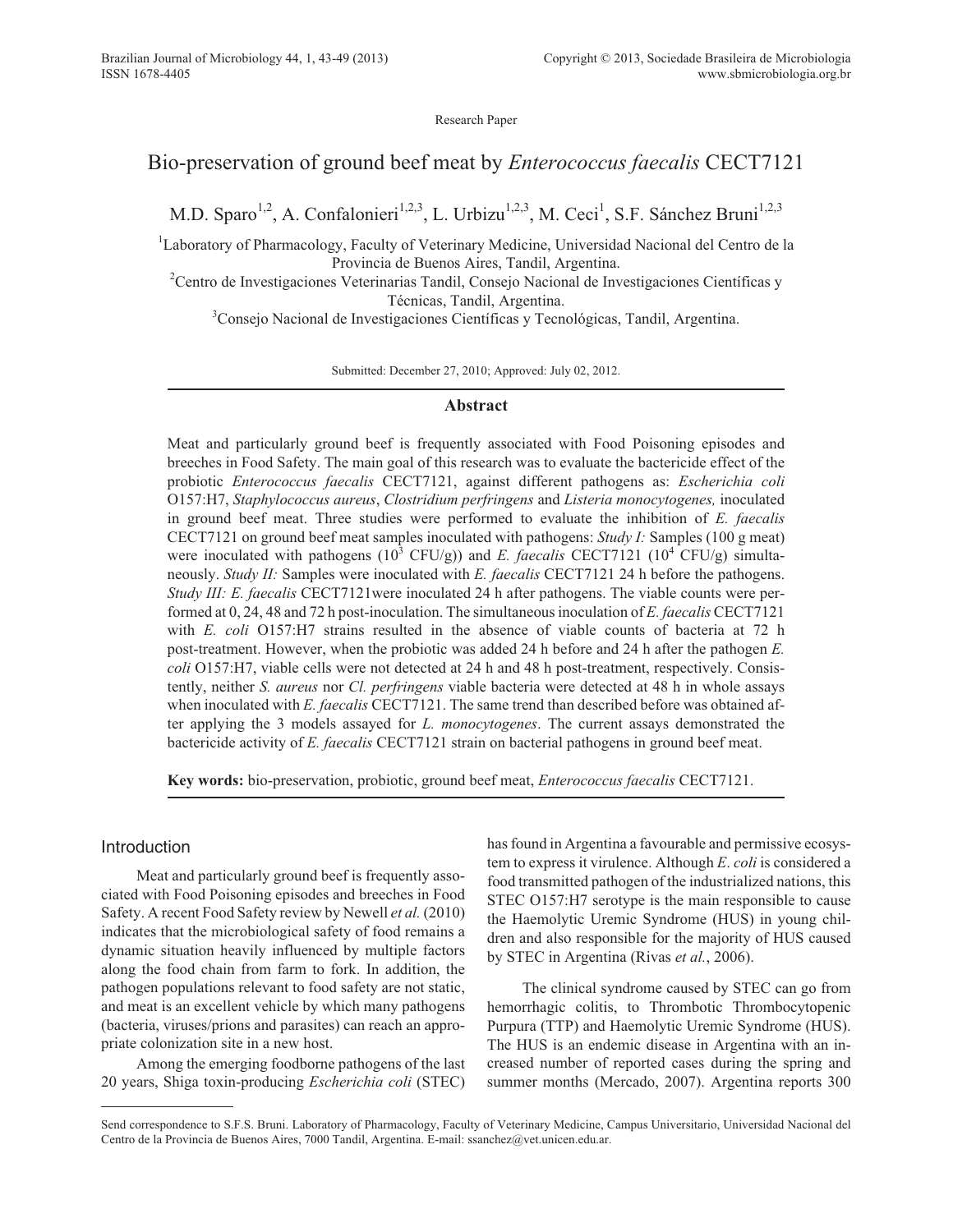HUS cases per year with an incidence of 12.5 positive cases per 100.000 children under the age of five years (Gianantonio *et al.*, 1973; López *et al.*, 1997; Rivas *et al.*, 1996). The virulence profile of STEC isolated from burgers and ground beef coincides with it prevalence in cattle (Parma *et al.*, 2000).

Other pathogenic bacteria such as *Staphylococcus aureus*, *Listeria monocytogenes* and *Clostridium perfringens* are recognised as the main responsible agents for severe infections and toxicity to humans.

*S. aureus* is a leading cause of gastroenteritis resulting from the consumption of contaminated food. *S. aureus* is indeed found in the nostrils, and on the skin and hair of warm-blooded animals (von Eiff, 2001). *S. aureus*is able to grow in a wide range of temperatures, pH and sodium chloride concentrations. These characteristics enable *S. aureus* to grow in a wide variety of foods (Bergdoll, 1989; Schmitt *et al.*, 1990, Le Loir *et al.*, 2003).

*Cl. perfringens* is the second most common causal agent of foodborne diseases in the US, after *Salmonella* spp*.* The ingestion of large numbers of vegetative cells can lead to concomitant sporulation, enterotoxin release in the gastrointestinal tract, and diarrhoea-like illness (Brynestad and Granum, 2002; Le Loir *et al.*, 2003).

*L. monocytogenes* is a ubiquitous, intracellular pathogen which has been implicated as the causative organism in several outbreaks of foodborne disease. The genus *Listeria* has been described as an important contaminant in raw ground meat and the pathogenic specie *L. monocytogenes*is capable of surviving for long periods at 4 °C (Farber and Daley, 1994; Yücel *et al.*, 2005).

Among some of the specific interventions applied to ground meat, artificial chemical preservatives have been traditionally used to inhibit those microorganisms capable of growing within foods. The increasing consumer concerns of potential health risks associated with some of these substances has led researchers to examine the opportunity of using natural bacteriocin producer Lactic Acid Bacteria (LAB) as bio-preservatives (Amezquita and Brashears, 2002; Lui *et al.*, 2010).

Recently, Sparo *et al.* (2008) documented, in craft dry-fermented sausages, the inhibitory activity of the environmental strain *Enterococcus faecalis* CECT7121 against *S. aureus* and gram negative bacilli included in the *Enterobacteriaceae* family. Molecular evaluations of *E. faecalis* CECT7121 have proven it is safety, absence of virulence genes, antibiotic multiresistance, gut translocation and compatibility with food quality (Castro *et al.*, 2007; Sparo *et al.*, 2008). *E*. *faecalis* CECT7121 strain produces a new bacteriocin (enterocin), the peptide AP-CECT7121, with proven inhibitory activity *in vitro* on Gram positive multiresistent and Gram negative bacteria (Sparo *et al.*, 2008, 2009a, 2009b).

The main goal of the current study was to evaluate the inhibitory effect of *E. faecalis* CECT7121, on ground beef samples inoculated with pathogenic wild and collection strains across different experimental laboratory models.

# Materials and Methods

#### Experimental strains

The Collection strains used in this work were: *Escherichia coli* O157 ATCC 700728, *Staphylococcus aureus* ATCC 25923, *Clostridium perfringens* ATCC 13124, *Listeria monocytogenes* ATCC 19115, *Enterococcus faecalis* ATCC 29212 and *E. faecalis* CECT7121 (biological preserver, BP).

The Wild strains isolated at our laboratory were: *E. coli* CEB1146, *E. coli* CEB1320, *E. coli* CEB1192, *E. coli* CEB1123, *S. aureus* CEB1412, *S. aureus* CEB153, *S. aureus* CEB1308, *Cl. perfringens* CEB1041, *Cl. perfringens* CEB1012, *Cl. perfringens* CEB1074, *L. monocytogenes* CEB123, *L. monocytogenes* CEB218 and *L. monocytogenes* CEB247; from ground beef meat acquired from different butchers. However, *E. faecalis* MR99 and *E. faecalis* MR1024, were isolated from corn silage.

#### Selection criteria of bovine meat cuts

Meat samples were obtained from the meat cut known as Round roll / Eye of round and from a meat shop of known high hygiene standards. In order to minimize any potential external contamination of the samples, a superficial two centimetres deep layer of tissue was cut and removed under sterile laboratory conditions. The remaining central part of each sample was cut in cubes of 0.5 cm per side. The indigenous total viable cells count value for each sample was determined by the Most Probable Number (MPN) method. Ten grams of ground meat samples were placed in sterile plastic bags, and a solution of peptone in water was added until reaching a final 1/10 dilution. The sample was then homogenized in a Stomacher 400 (Seward *Laboratory Systems* Inc., US) by 3 min at 230 g. Sub-samples obtained from the meat homogenate were further diluted by triplicate and inoculated into test tubes containing a 2% of green lactose bile bright broth. These samples were incubated at 37 °C by 48 h. Those samples that showed gas formation where confirmed as coliforms following further culturing in violet red bile agar (Allaert and Escola, 2002).

## E. faecalis CECT7121 culture preparation and strain identification

An 18 h culture of brain heart infusion broth (BHI, Lab. Britania, Argentina) was centrifuged at 3.000 g for 20 min; the bottom pellet was washed twice with phosphate buffer 74 mM at pH 7 and resuspended in 10 mL of the same buffer.

This 10 mL aliquot was kept for inoculation of meat samples. Each experimental sample was inoculated with a final concentration of  $10^4$  CFU/g of meat.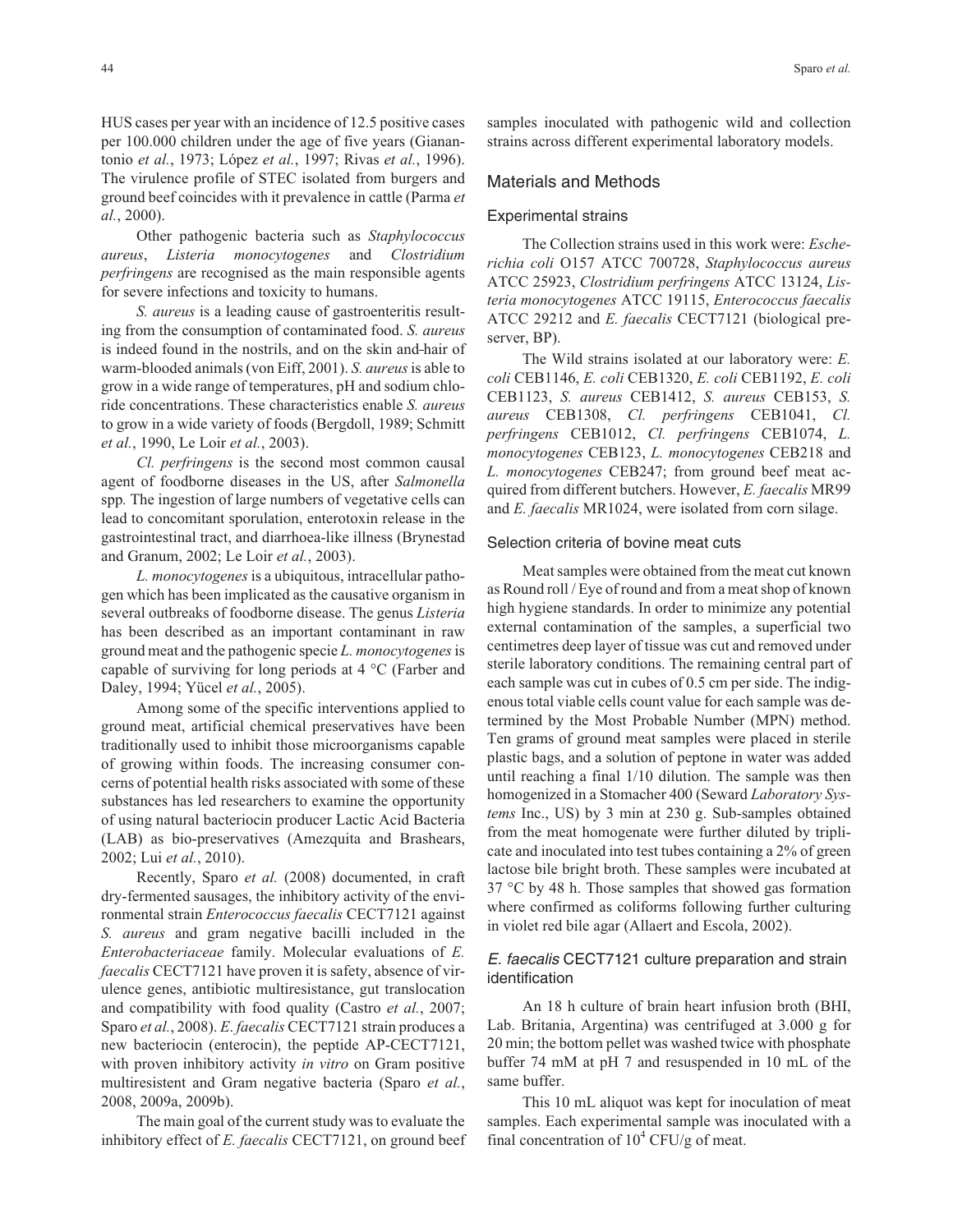The BP strain count was performed using a bile esculin azide agar (Lab. Britania, Argentina) incubated at 35 °C for 48 h.

The specie phenotypic characterization was determined by sampling 10 colonies at random according Sparo and Mallo (2001) and Sparo *et al.* (2008). The BP identity was performed by RAPD-PCR (polymerase chain reaction using random amplified polymorphic DNA) analysing the differences between genomes of *E. faecalis* strains, following the protocols described by Suzzi *et al.* (2000) and Sparo *et al.* (2008). The control strains used in this assay were the *E. faecalis* CECT7121 used for ground beef meat samples inoculation (original strain deposited at the Colección Española de Cultivos Tipo (CECT), Universidad de Valencia, Spain), as well as the other strains mentioned above. Total DNA was extracted according to Persing *et al.* (1993). The primer used was D8635 (5' GAG CGG CCA AAG GGA GCA GAC 3'). The clonal relationship was assessed using the software RAPDistance 1.04 software package (Australian National University) and Mega 2.0 (Winer *et al.*, 1991; Zar, 1999).

## Pathogenic bacteria culture preparation and phenotypic identification

Each strain of *E. coli* O157, *S. aureus* and *Listeria monocytogenes* was cultured for 18 h at 35 °C in BHI broth and *Cl. perfringens* was cultured in anaerobic conditions (Gas Pack System, Oxoid, UK) by 24 h at 35 °C in fluid thioglycolate medium with beef extract (Difco, US). Cultures were centrifuged for 20 min at 3.000 g. The sediments were washed twice with phosphate buffer 75 mM at pH 7 and resuspended. The assays were performed inoculating 100 g of ground beef meat with  $10^5$  CFU/ mL of each pathogen strain.

The viable *E. coli* and *L. monocytogenes*, counts were assessed using the CHROMagar<sup>TM</sup>  $O157$  (BBL, US) and  $CHROMagar^{\text{TM}}$  Listeria (BBL, US) respectively. For assessment of *S. aureus* viable counts the Agar Baird-Parker (Lab. Britania, Argentina) was used. Whole pathogens strains were incubated by 48 h, at 35 °C (*E. coli and S. aureus*) and at 30 °C (*L. monocytogenes*).

For determining *Cl. perfringens*, the meat samples were inoculated in test tubes adding Agar Sulphite Polymyxin Sulfadiazine (SPS) sealed with VAS-PAR and incubated at 35 °C for 48 h.

The phenotypic characterization of each strain was carried out by sampling 10 colonies randomly collected from the viability agar cultures following the conventional biochemist tests described by Winn *et al.* (2008).

# Evaluation of E. faecalis CECT7121 pathogen inhibitory efficacy

Each strain of *E. coli* O157, *S. aureus* and *L. monocytogenes* was cultured for 18 h at 35 °C in BHI broth. However, *Cl. perfringens* was cultured in anaerobic conditions (Gas Pack System, Oxoid, UK) by 24 h at 35 °C in fluid thioglycolate medium with beef extract (Difco, US). Cultures were centrifuged for 20 min at 3.000 *g*. The sediments were washed twice with phosphate buffer 75 mM at pH 7 and resuspended. The assays were performed inoculating 100 g of ground beef meat with  $10\%$  v/p of the inoculums of each bacterium at a final concentration of  $10<sup>3</sup>$ CFU.g-1, allowing the spread and absorption of bacteria to the meat. Upon the excess of liquid was removed. The BP was added in the same way, at a concentration of  $10<sup>4</sup>$  $CFU.g^{-1}$ , following the three different experimental assays.

*Study I:* Samples were inoculated with pathogens and the BP simultaneously.

*Study II:* Samples were inoculated with the BP 24 h before the pathogenic bacteria addition.

*Study III:* Each pathogenic strain was inoculated 24 h before the BP addition.

Each and every group had a non inoculated sample as control. The bacterial counts were performed at 24, 48 and 72 h. Each study was performed twice by triplicate.

#### **Results**

The simultaneous inoculation of BP with *E. coli* O157 strains showed not detection of viable cells upon 72 h post-treatment. However, viable bacteria were not detected at 24 and 48 h when the BP, was added 24 h before and 24 h after *E. coli* strains, respectively (Figure 1).

The inoculation of BP simultaneously with *S. aureus* strains, 24 h before or 24 h after the incorporation of the strains resulted in the not detection of viable cells at 48 h in whole applied models (Table 1).

The same trend than described above was obtained for *Cl. perfringens* (see Table 2).

*L. monocytogenes* has shown to be the more sensitive to the inhibitory activity of the BP. Viable *Listeria* cells were not detected before 24 h after incubation on the three experimental models assayed. (Table 3).

Also it was observed a decrease at time zero on the implantation of the pathogen bacteria in ground beef meat (circa 1 Log) when the BP were inoculated 24 h before, compared with those sample where the BP was not used (Figure 1, Table 1, Table 2, Table 3). For example, in *E. coli* O157 at time zero the viable count without BP was  $3.2 \times 10^3$ CFU/g and with BP previously inoculated was 2.4 x  $10^2$ CFU/g. The same trend occurred to other pathogens.

#### Detection of E. faecalis CECT7121

The incubation of *E. faecalis* CECT7121 in ground meat samples at 5 °C, have shown consistent and stable viable cell counts levels of 4 log up to 72 h after initial inoculation.

The identification and monitoring studies utilising the RAPD-PCR confirmed the presence of *E. faecalis* at each of the sampling times at 0, 24, 48 and 72 h from inoculation, while no BP was detected in the control samples.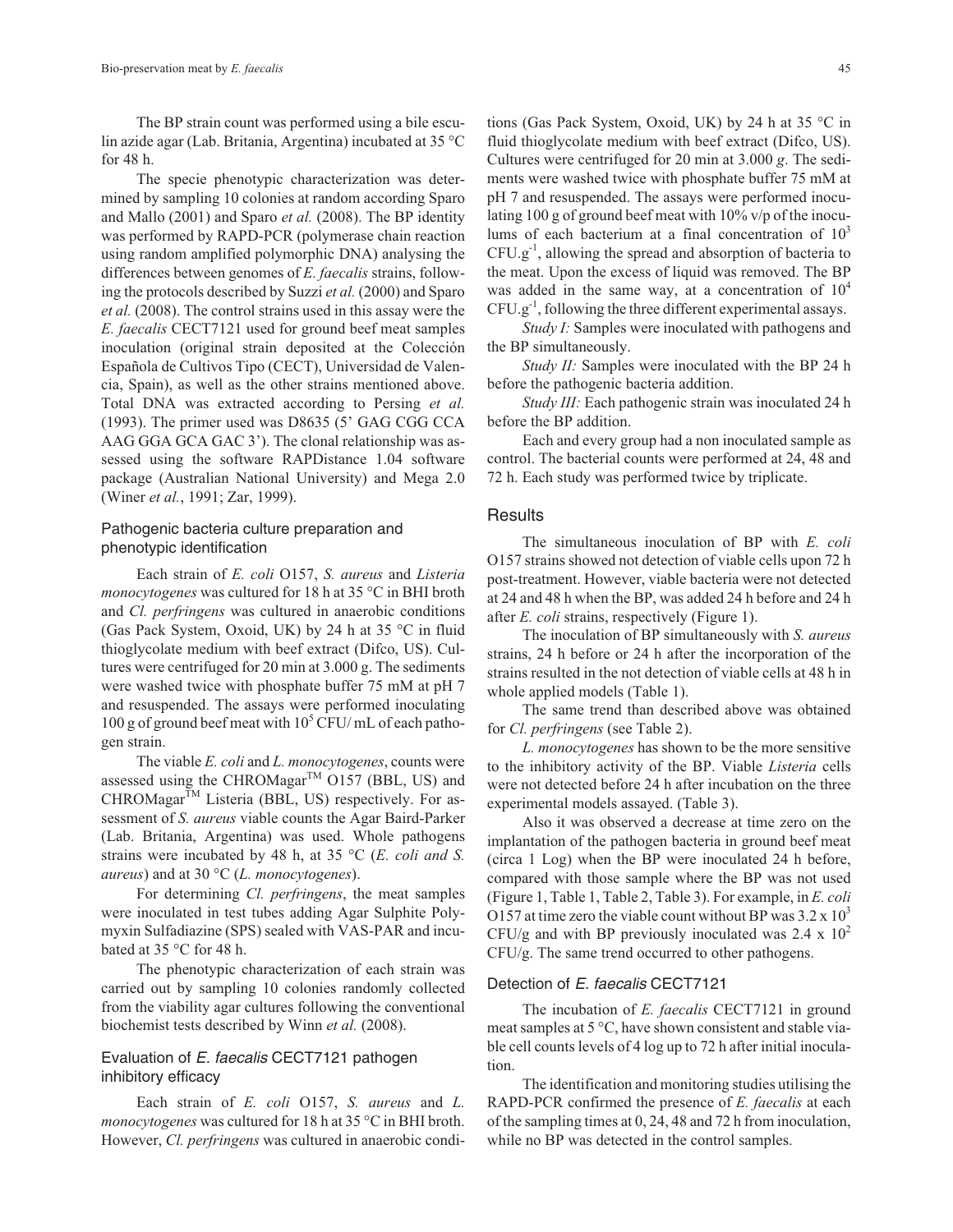Simultaneous Inoculation  $(a)$ - E.coli O157:H7 6 -og CFU.g<sup>-1</sup> ground beef meat E. coli O157:H7 + E. faecalis CECT7121 5  $\overline{4}$ 3  $\overline{c}$ 1 **ND**  $0 \mathbf{0}$ 24 48 72 Time (h) CECT7121 24h before E. faecalis  $(b)$  $-\blacksquare$  E.coli O157:H7 6.  $\Box$  E. coli O157:H7 + E. faecalis CECT7121 ground beef meat 5  $\overline{4}$  $\mathfrak{Z}$  $\overline{2}$  $Log$  CFU.g<sup>-1</sup> 1 N<sub>D</sub>  $\theta$ 72  $\boldsymbol{0}$ 24 48 Time (h) E. faecalis CECT7121 24h after  $(c)$  $-E. coli$  O157:H7 6 – E. coli  $O157:H7 + E.$  faecalis CECT7121 Log CFU.g<sup>-1</sup> ground beef meat 5  $\overline{4}$ 3  $\sqrt{2}$  $\mathbf{1}$  $ND$  $\overline{0}$  $24$  $\boldsymbol{0}$ 48  $72\,$ Time (h)

**Figure 1** - Mean count of strains viable cells *vs.* time of *E. coli* O157:H7 when *E. faecalis* CECT7121 (10<sup>4</sup> CFU/g) was inoculated (a) simultaneously with the pathogen, (b) 24 h before the pathogen and (c) 24 h after the pathogen*.* Each curve represents the average of 5 analysed strains. The viable cells count for each strain is the average count of 3 experiments with 2 repetitions. ND = Not detected.

*coli* ATCC 700728 and the BP, illustrated Figure 2, shows the RAPD-PCR profiles of *E. faecalis* CECT7121 (BP) inoculated (Lane 3) compared with other *E. faecalis* strains isolated in the samples at different times. Lanes 3, 4 and 5 shows a group of profiles sharing a 90% similarity considered as identical profiles. Other non *E. faecalis* related isolates, used as controls, such as *E. faecalis* ATCC 29212, *E. faecalis* MR99 and *E. faecalis* MR1024 showed different RAPD-PCR profiles.

#### **Discussion**

It is widely accepted that *E. coli* 0157:H7 and non-O157 STEC represent the most serious foodborne Public Health risk and all possible pre and postharvest interventions must include these group of STEC pathogens. The utilization of different LAB probiotic strains on specific meat products is an interesting alternative in the prevention of ground meat contamination and pathogens development.

A number of successful experiences indicate the LAB inhibitory activity against *E. coli* 0157:H7 when incorporated directly to ground beef and various food products (Brashears *et al.*, 1996, 1997, 1998, 1999, 2003; Harris *et al.*, 2002). More recently, Smith *et al.* (2005) have reported the success of combining four LAB strains in the inhibition and postharvest control of *E. coli* 0157:H7 and *Salmonella* in ground beef kept at 5 °C for five days. This type of approach should allow the industry and health authorities to concentrate intervention efforts on specific high risk meat products under controlled conditions.

The current study has demonstrated that the presence of the probiotic strain *E. faecalis* CECT7121 in meat is able to inhibit substantially *E. coli* 0157:H7 to undetectable levels within 24 h of incubation (Figure 1). Similar inhibition results were obtained when *E. faecalis* CECT7121 was incorporated either simultaneously or 24 h after *E. coli* 0157:H7 inoculation, reaching non detectable values of viable counts at 72 and 48 h post inoculation respectively (Figure 1). However, when applied the same experimental models for *L. monocytogenes*, not viable cell counts were observed at 24h post-treatment, resulting in the total inhibition of the pathogens by *E. faecalis* CECT7121 (Table 3). The latter is considering pivotal in terms of foodborne disease prevention since *L. monocytogenes* is an emergent pathogen.

Interestingly, when the *E. faecalis* CECT7121 was inoculated 24 h before the implantation of *E. coli, Cl. perfringens and S. aureus,* the concentration of these bacteria was substantially lower in terms of implantation in ground beef meat samples at Time 0 (1 log). The later, would be relevant from the technological view, since the adherence or implantation of those pathogens may decrease when this probiotic strain is previously inoculated.

The current results from different model combinations show a broad spectrum inhibitory action over the pathogens assayed. Food poisoning from multiple origins is

The results obtained on the experiment when the ground beef meat was simultaneously inoculated with *E.*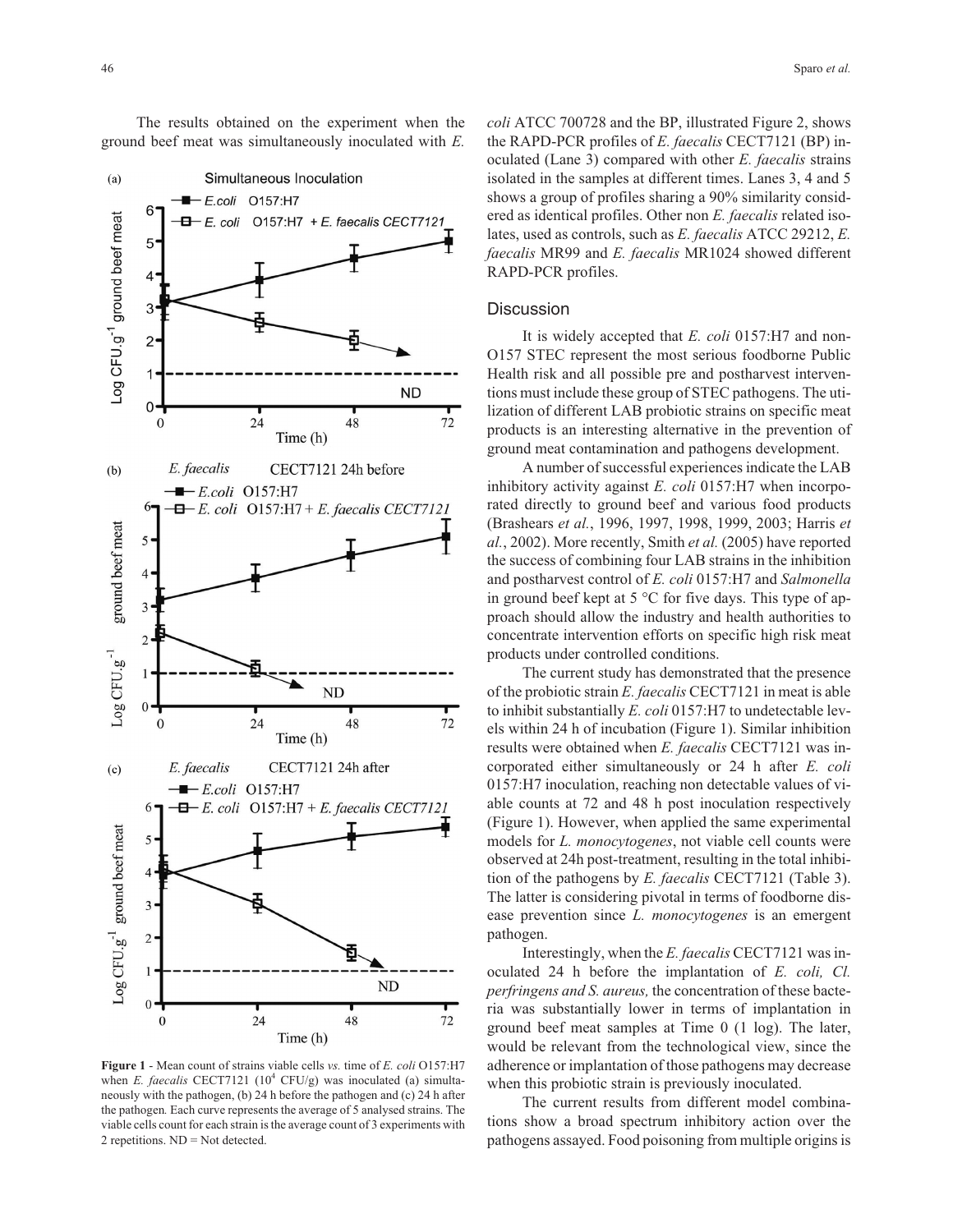Table 1 - Mean count of strains viable cells (CFU.g<sup>-1</sup> ± Standard Deviation) *vs.* time of *S. aureus* when the probiotic *E. faecalis* CECT7121 (BP), was inoculated at 104 CFU/g, simultaneously with the pathogen , 24 h before the pathogen and 24 h after the pathogen*.* Each value represents the average of 5 analysed strains. The viable cells count for each strain is the average count of 3 experiments with 2 repetitions. ND = Not detected.

| <i>S.aureus</i> |                     |                 |                 |                 |                  |                 |  |
|-----------------|---------------------|-----------------|-----------------|-----------------|------------------|-----------------|--|
|                 | <b>Simultaneous</b> |                 | 24 h before     |                 | 24 h after       |                 |  |
| Time            | Control             | $+ BP$          | Control         | $+ BP$          | Control          | $+ BP$          |  |
| $\theta$        | $2.37 \pm 0.50$     | $2.48 \pm 0.40$ | $3.31 \pm 0.50$ | $2.70 \pm 0.50$ | $4.17 \pm 0.60$  | $4.39 \pm 0.70$ |  |
| 24              | $3.12 \pm 0.61$     | $1.71 \pm 0.40$ | $3.42 \pm 0.51$ | $1.87 + 0.40$   | $4.64 \pm 0.61$  | $2.28 \pm 0.50$ |  |
| 48              | $3.73 + 0.61$       | ND.             | $3.67 \pm 0.61$ | ND.             | $5.19 \pm 0.710$ | ND              |  |
| 72              | $4.15 \pm 0.71$     | ND.             | $3.98 \pm 0.51$ | ND.             | $5.63 \pm 0.610$ | ND              |  |

Table 2 - Mean count of strains viable cells (CFU.g<sup>-1</sup> ± Standard Deviation) *vs.* time of *Cl. perfringens* when the probiotic *E. faecalis* CECT7121 (BP) was inoculated at 10<sup>4</sup> CFU/g, simultaneously with the pathogen, 24 h before the pathogen and 24 h after the pathogen. Each value represents the average of 5 analysed strains. The viable cells count for each strain is the average count of 3 experiments with 2 repetitions. ND = Not detected.

| <i>Cl. perfringens</i> |                     |                  |                 |                 |                  |                 |
|------------------------|---------------------|------------------|-----------------|-----------------|------------------|-----------------|
|                        | <b>Simultaneous</b> |                  | 24 h before     |                 | 24 h after       |                 |
| Time                   | Control             | $+ BP$           | Control         | $+ BP$          | Control          | $+ BP$          |
| 0                      | $3.51 \pm 0.50$     | $3.42 \pm 0.60$  | $3.69 + 0.60$   | $2.49 \pm 0.40$ | $4.16 \pm 0.50$  | $4.28 \pm 0.60$ |
| 24                     | $4.39 \pm 0.61$     | $2.17 \pm 0.400$ | $4.32 \pm 0.51$ | $1.78 \pm 0.40$ | $4.59 \pm 0.61$  | $2.35 \pm 0.40$ |
| 48                     | $4.87 \pm 0.71$     | ND.              | $4.86 \pm 0.51$ | ND.             | $5.07 \pm 0.51$  | ND              |
| 72                     | $5.14 \pm 0.51$     | ND               | $5.31 \pm 0.51$ | ND              | $5.49 \pm 0.610$ | ND              |

Table 3 - Mean count of strains viable cells (CFU.g<sup>-1</sup> ± Standard Deviation) *vs.* time of *L. monocytogenes* when the probiotic *E. faecalis* CECT7121 (BP) was inoculated at 10<sup>4</sup> CFU/g, simultaneously with the pathogen, 24 h before the pathogen and 24 h after the pathogen*.* Each value represents the average of 5 analysed strains. The viable cells count for each strain is the average count of 3 experiments with 2 repetitions. ND = Not detected.

| L. monocytogenes |                     |                |                 |                 |                 |                 |  |
|------------------|---------------------|----------------|-----------------|-----------------|-----------------|-----------------|--|
|                  | <b>Simultaneous</b> |                | 24 h before     |                 | 24 h after      |                 |  |
| Time             | Control             | $+ BP$         | Control         | $+ BP$          | Control         | $+ BP$          |  |
| $\Omega$         | $3.74 + 0.22$       | $3.44 + 0.22$  | $3.64 + 0.03$   | $2.71 \pm 0.10$ | $3.64 \pm 0.31$ | $3.51 \pm 0.10$ |  |
| 24               | $4.35 + 0.52$       | ND.            | $4.05 \pm 0.10$ | ND              | $4.05 \pm 0.20$ | ND              |  |
| 48               | $4.64 \pm 0.23$     | N <sub>D</sub> | $4.51 \pm 0.25$ | ND              | $4.51 \pm 0.10$ | ND              |  |
| 72               | $4.73 \pm 0.19$     | N <sub>D</sub> | $4.86 \pm 0.32$ | ND              | $4.86 \pm 0.30$ | ND              |  |

a serious Public Health problem often underestimated due to lack of reporting.

The *E. faecalis* CECT7121 strain has shown to be capable of inhibiting the growth of *Cl. perfringens* and *S. aureus* in ground meat to undetectable levels at 24 h in all models assayed (Tables 1 and 2). This aspect of the study suggests the ability of *E. faecalis* CECT7121 to prevent secondary contaminations often associated to *Cl. perfringens* and *S. aureus* as described by Taormina and Dorsa (2004).

Among LAB experiences inhibiting *L. monocytogenes*, Skytta *et al.* (1991) have reported the results of three *Pediococcus* strains producing bacteriocinlike inhibitors in ground meat. The pathogens studied were *L. monocytogenes, Yersinia enterocolitica* and *Pseudomo-* *nas* spp. The inoculation levels of pediococci varied within a range of  $10^3$ - $10^8$  CFU.  $g^{-1}$ , whereas the number of test organisms inoculated was approximately constant at  $10<sup>2</sup>$ CFU/g. Aymerich *et al*. (2003) has also reported the use of enterococci as bio protective against *L. monocytogenes* in slightly fermented sausages, at concentrations of  $10^4$ - $10^5$ CFU/g. Both above reports seem to have applied higher concentrations of LAB than the one used for *E. faecalis* CECT7121 at  $10^4$  CFU/g which resulted in the bactericidal effect of *L. monocytogenes* at 10<sup>3</sup> CFU CFU/g concentration (Table 3).

These current *E. faecalis* CECT7121 results are promising and may have a potential relevant impact in the safety and hygiene control of ground beef meat. These results correlate with previous studies reporting the ability of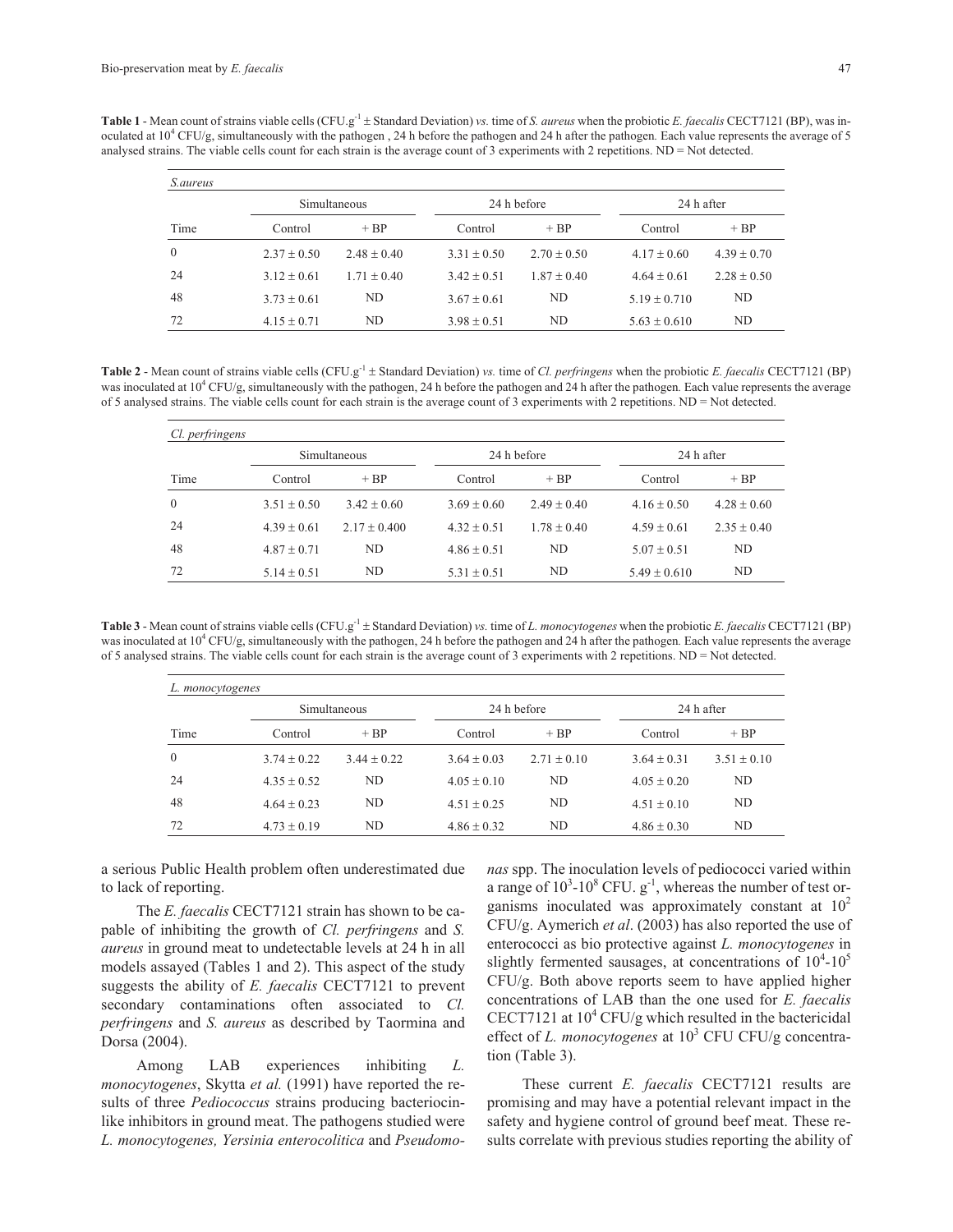

**Figure 2** - Molecular typing of different isolations of *E. faecalis* from ground meat simultaneously inoculated with *E. coli* ATCC 700728 and *E. faecalis* CECT7121 by RAPD-PCR. Reference: Gel 1% agarose in buffer TBE 0.5X. Lane 1: *E. faecalis* MR99-1 (corn silage), Lane 2: *E. faecalis* MR1024-2 (corn silage), Lane 3: *E. faecalis* CECT 7121-3 (ground meat,  $T = 0$ ), Lane 4: *E. faecalis* CECT 7121-4 (ground meat,  $T = 24$  h), Lane 5: *E. faecalis* CECT 7121-5 (ground meat, T = 48 h), Lane 6: *E. faecalis* ATCC 29212-6.

*E. faecalis* CECT7121 to inhibit gram positive and gram negative strains in craft dry-fermented sausages; *in vitro* and *in vivo* mice *Salmonella* challenge studies (Castro *et al.*, 2007; Sparo *et al.*, 2008, 2009a, 2009b).

In conclusion, the current study has conclusively demonstrated the efficacy of the *E. faecalis* CECT7121 strain to inhibit the growth of pathogens in ground beef meat to undetectable levels achieving a significant bactericidal effect against *E. coli* O157:H7, *S. aureus, L. monocytogenes* and *Cl. perfringens in ground meat samples.*

The current biological model is capable to obtain the inhibition of the growth of pathogenic bacteria during incubation at 5 °C while maintaining *E. faecalis* CECT7121 at a consistent stable population. It must be noted that concentrations of bio-preserver strains in food over  $10^4$  CFU/g would not be allowed under existing food ingredients regulations.

Furthermore, the residual viability of *E. faecalis* CECT7121 in ground beef meat, allows the continuous protection of beef during storage preventing secondary contamination due to lack of hygiene or breakdown of the refrigeration chain. These results demonstrate that the *E. faecalis* CECT7121 strain is a viable and feasible postharvest intervention for preserving the bio-security of ground beef meat.

## Acknowledgments

The authors full appreciate the financial support of this work by the Argentine Institute of Beef Promotion (IPCVA ®).

## **References**

- Allaert C, Escola M (2002) Métodos de Análisis Microbiológicos de Alimentos. Ed. Diaz de Santos S.A., Madrid, 272 pp.
- Amezquita A, Brashears MM (2002) Competitive inhibition of *Listeria monocytogenes* in ready-to-eat meat products by lactic acid bacteria. J Food Prot 65:316-325.
- Aymerich MT, Martín B, Garriga M, Hugas M (2003) Microbial quality and direct PCR identification of lactic acid bacteria and non-pathogenic staphylococci from artisanal low-acid sausages. Appl Environ Microbiol 69:4583-4594.
- Bergdoll MS (1989) *Staphylococcus aureus*. In: Doyle, MP (ed) Foodborne Bacterial Pathogens. Ed. Marcel Dekker Inc., New York, pp 463-523.
- Brashears MM, Reilly SS, Gilliland SE (1996) Inhibitory action of *Lactobacillus lactis* on *Escherichia coli* 0157:H7 during storage at 7 °C in broth and on raw chicken meat. Oklahoma State University Animal Science Research Report, pp 51-55.
- Brashears MM, Gilliand SE (1997) Antagonistic action of cells of *Lactobacillus lactis* towards *Escherichia coli* 0157:H7 on refrigerated raw chicken meat. Presented at the Meeting of the Southern Association of Agriculture Scientist, Food Science and Human Nutrition Division Birmingham, Ala., 2 to 4 February 1997.
- Brashears MM, Reilly SS, Gilliland SE (1998) Antagonic action of cells of *Lactobacillus lactis* toward *Escherichia coli* 0157:H7 on refrigerated raw chicken meat. J Food Prot 61:166-170.
- Brashears MM, Durre WA (1999) Antagonistic action of *Lactobacillus lactis* toward *Salmonella* spp. and *E. coli* 0157:H7 during growth and refrigerated storage. J Food Prot 62:1336-1340.
- Brashears MM, Galyean ML, Mann JE, Killinger-Mann K, Lonergan G (2003) Prevalence of *Escherichia coli* 0157:H7 and performance in beef feedlot cattle given *Lactobacillus* direct-fed microbials. J Food Prot 66:748-754.
- Brynestad S, Granum PE (2002) *Clostridium perfringens* and foodborne infections. Int J Food Microbiol 74:195-202.
- Castro M, Sparo M, Molina M, Andino J, Manghi M (2007) *Enterococcus faecalis* CECT7121 induces systemic immunomodulatory effects and protects from *Salmonella* infection. Int J Probiotics Prebiotics 2:215-224.
- Farber JM, Daley E(1994) Presence and growth of *Listeria monocytogenes* in naturally-contaminated meats. Int J Food Microbiol 22:33-42.